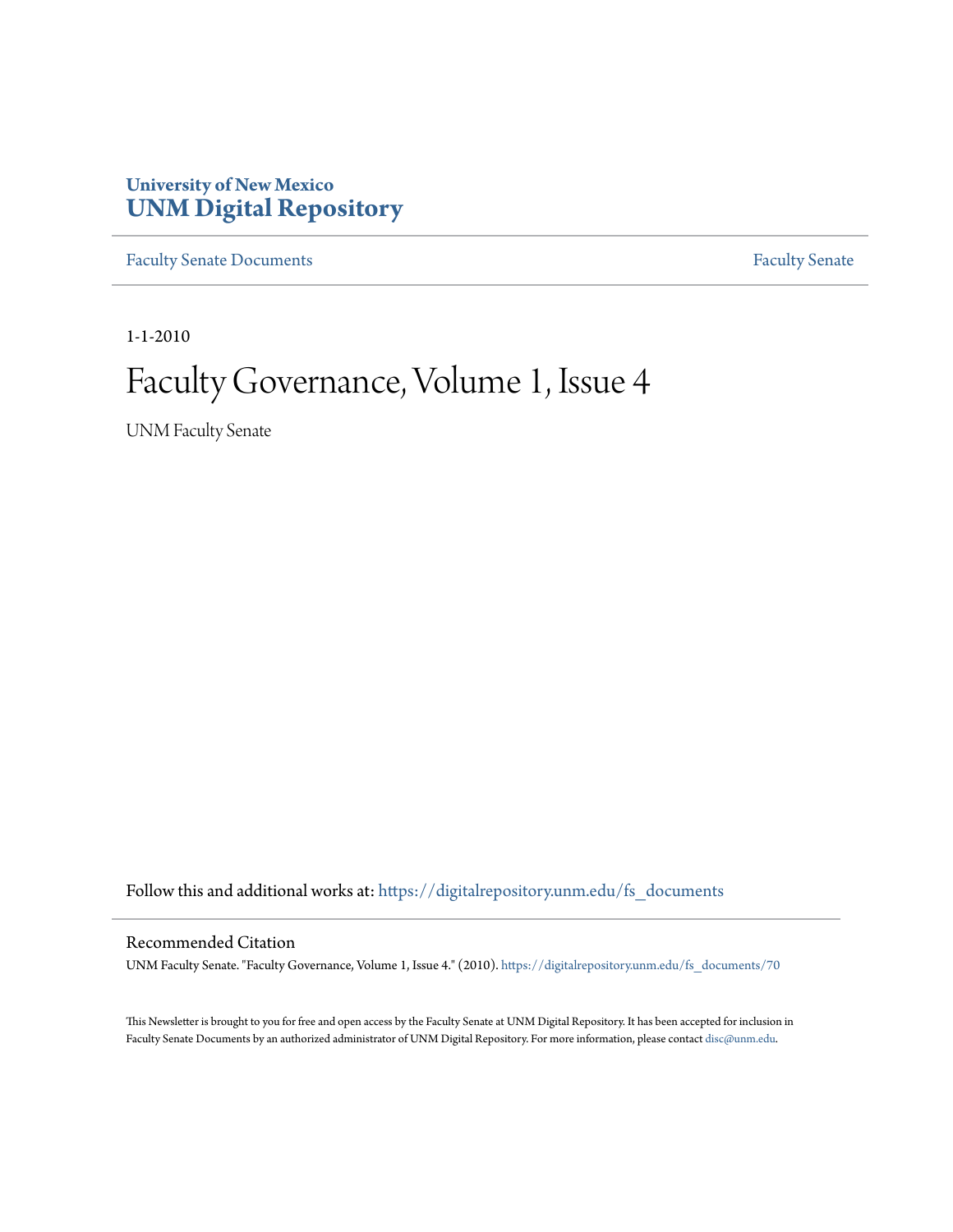

# Faculty Governance

#### **V O L U M E 1 I S S U E 4 J A N U A R Y 2 0 1 0**

#### THE UNIVERSITY of **NEW MEXICO**

| <b>INSIDE THIS</b><br>ISSUE:                                       |   |
|--------------------------------------------------------------------|---|
|                                                                    |   |
| What do we want?                                                   | 1 |
| <b>Faculty Senate</b><br><b>Committee Open-</b><br>ings            | 2 |
| <b>News from the local</b><br>chapter of AAUP                      | 3 |
| <b>Possibilities for</b><br><b>Change in Faculty</b><br>Governance | 4 |
| <b>Update on the</b><br>"Faculty Requested<br>Audit"               | 5 |
| <b>AAU</b> Membership<br><b>Information</b>                        | 6 |
| <b>AAU</b> Membership<br><b>Information-</b><br>continued          | 7 |

## What do we want? Doug Fields

After the recent General Faculty meeting, I was approached by several faculty members asking for us give them specifics on our long term goals and strategies for achieving them. After some deliberation with other faculty leaders, here is what we have come up with:

**Long Term Goal**—We would like to align ourselves with President Schmidly's stated goal of UNM becoming a member of the AAU (see [http://www.aau.edu\).](http://www.aau.edu) For reference, we include in this newsletter AAU's membership policies, principles and indicators on pages 6 and 7. I would ask that each faculty member at UNM familiarize themselves with these, but my summary of the criteria is quality faculty and faculty led research and teaching.

With that as our primary goal, each of the following strategic goals are linked to accomplishing the primary goal:

**We see the faculty** of the University of New Mexico as the strongest advocate for quality research, teaching and service. Their guidance as the university sets budget priorities is crucial, especially in times of financial hardship. Therefore, faculty governance of the university must be strengthened both from within (as per our changing the faculty governance structure) and institutionally (by a change in the willingness of the Regents and upper administration to engage cooperatively with the faculty and staff governance structures). We discuss the process to look into a new structure for faculty governance on page 4.

**Budget priorities** must be given to the academic mission. We are joining the call from other AAU faculties for fiscal restraint and transparency in non academic auxiliaries including Intercollegiate Athletics. A similar call is came from the faculty senate of University of California, Berkeley. The UCB administration response was that the University's Chancellor has called for a plan to make athletics self funded, and the reasoning behind such a move is supported by the recent [Knight](http://www.knightcommission.org/)  [Report on Intercollegiate Athletics.](http://www.knightcommission.org/)

**An independent**, well documented audit of past performance of I&G money is critical to creating good plans for the future. The faculty requested audit must be carried out in a transparent manner consistent with the spirit of the General Faculty resolution of this past February. We report on the progress made on this and how this process has contributed to better faculty-administrationregent communication and cooperation.

From the HLC report: "The consensus of the members of the HLC team is that the governing board and members of the executive team might take the recent criticism and concerns expressed by faculty and turn it to a beneficial discussion about the respective contributions of the participants in shared governance." We are therefore asking that the Regents formally respond to the HLC report recommendation that states:

―Because it appeared during the visit that the culture of the Board of Regents may differ in some ways from standard understandings of best practice, the Board might benefit considerably from broader acquaintance with widely shared understandings of effective board operations and assumptions."

**We reaffirm our commitment** to the students of UNM, to the people of New Mexico, and to the institution. We believe that our goals are in the best interest of all whom we serve, and are based on principles that are worthy of extreme measures to protect. We sincerely hope that faculty, staff, students, regents and administration can work together to give UNM the reputation that the state and its people deserve.

Today's theme: **Shared governance doesn't work without committed volunteers. Please consider nominating yourself or a colleague who will have good judgment and strong leadership skills for positions in faculty senate committees (see next page).**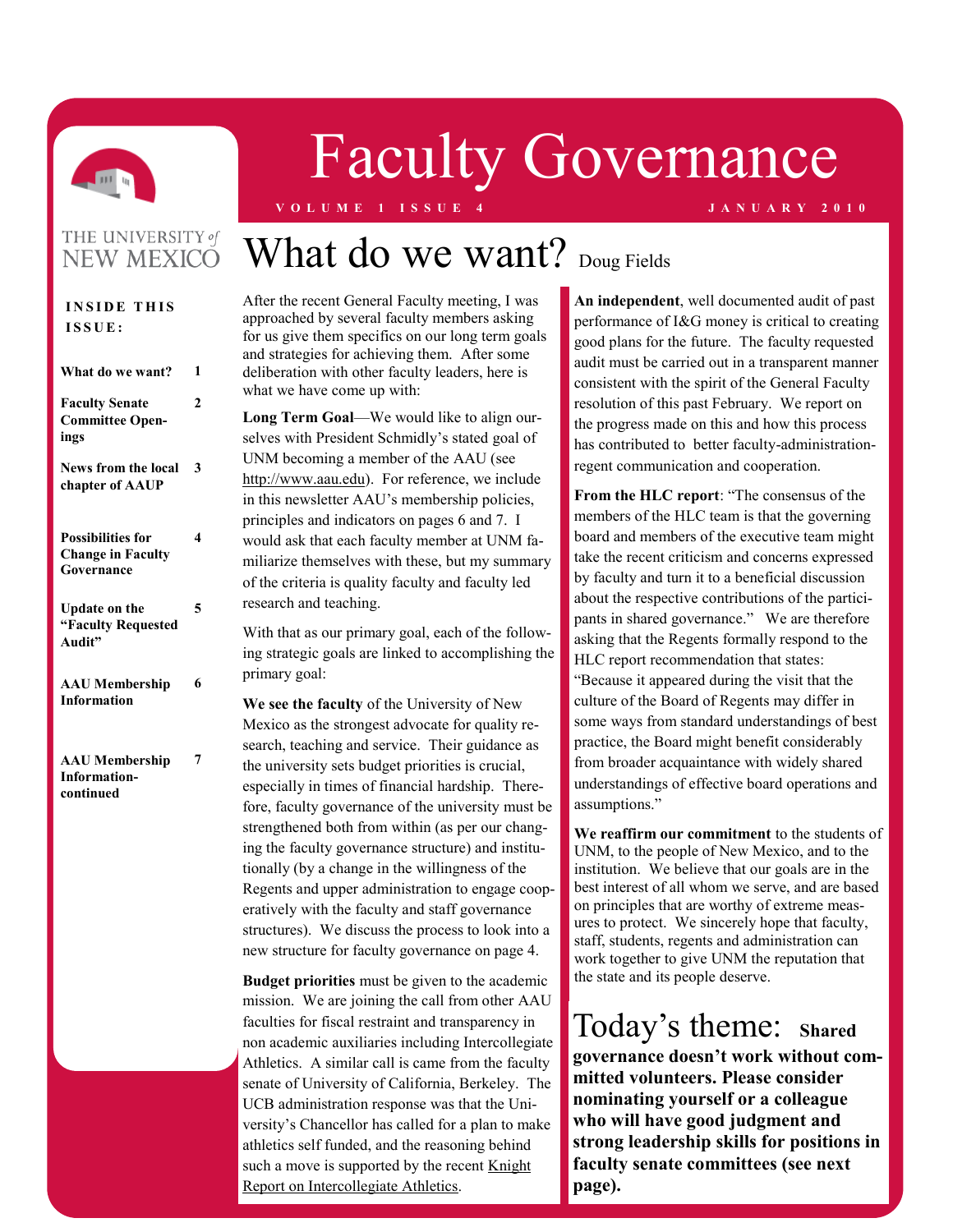### Faculty Senate Committee Openings

#### **Shared governance doesn't work without committed volunteers. Please consider nominating yourself or a colleague who will have good judgment and strong leadership skills for these positions.**

#### **Admission/Registration**

- 2 year term
- Four Openings: Three must be from main campus school or college (other than A&S, Univ. Libraries and ASM). One must be from a branch.

#### **Budget**

- 3 year term
- One opening for Nursing
- One opening for Pharmacy
- One opening for COE (This term would start at year 2 of 3, ending in 2011, as appointment was vacant Year 1)

#### **Computer Use**

- 2 year term
- Two openings for General Faculty

#### **Curricula**

- 2 year term
- One opening for COE
- One opening for Anderson School of Management (2 year term as new appt resigned in Oct 09)
- One opening for Pharmacy
- One opening for School of Law (This term will start at year 2 of 2 as there has been a resignation)
- One opening for Dental Hygiene Program (This term will start at year 2 of 2 as appointment was vacant year 1)

#### **Governmental Relations**

- 3 year term
- One opening: General Faculty (Term is year 3 of 3, expiring 2010)

#### **Library**

- 3 year term  $\bullet$
- Two openings for A&S (must be Natural Sciences)
- One opening from Fine Arts OR Architecture
- One opening for branch

#### **Scholarship**

- $\bullet$ 2 year term
- Two openings for general faculty

#### **Teaching Enhancement**

- 3 year term
- One opening for General Faculty (term will be year 1 of 3 as new appt resigned Nov 09)

#### **Undergraduate**

- 3 year term
- One opening for Architecture & Planning (year 2 of 3, expiring 2011)
- Two openings for College of Education (year 2 of 3, expiring 2011, and year 3 of 3 expiring 2010)
- One opening for College of Fine Arts (year 2 of 3, expiring 2011)
- One opening for branch (year 2 of 3 expiring 2011)

#### **Graduate**

- 3 year term
- One opening for School of Medicine
- One opening for University College

#### **Spotlight - Admissions & Registration**

We have an urgent need for faculty willing to serve on this important committee. It's charge is: "The Admissions and Registration Committee makes recommendations to the Faculty Senate for the establishment of policies and regulations governing admissions, registration, the grading system, university-wide academic regulations, transference and validation of credits, and university-wide graduation requirements. Additionally, this committee monitors the implementation of these policies and regulations. Through subcommittees, the committee rules on individual cases involving falsification of records, grade changes, petitions for waiver of university-wide graduation requirements and special admissions."

Several important policies and implementations will be coming through this committee, including future consideration of multi-term registration and a possible new grading input system. These directly impact our workload and productivity, and the Provost has given her commitment to work with Faculty Senate to get faculty input in these areas.

#### **Shared governance doesn't work without committed volunteers. Please consider nominating yourself or a colleague who will have good judgment and strong leadership skills for these positions.**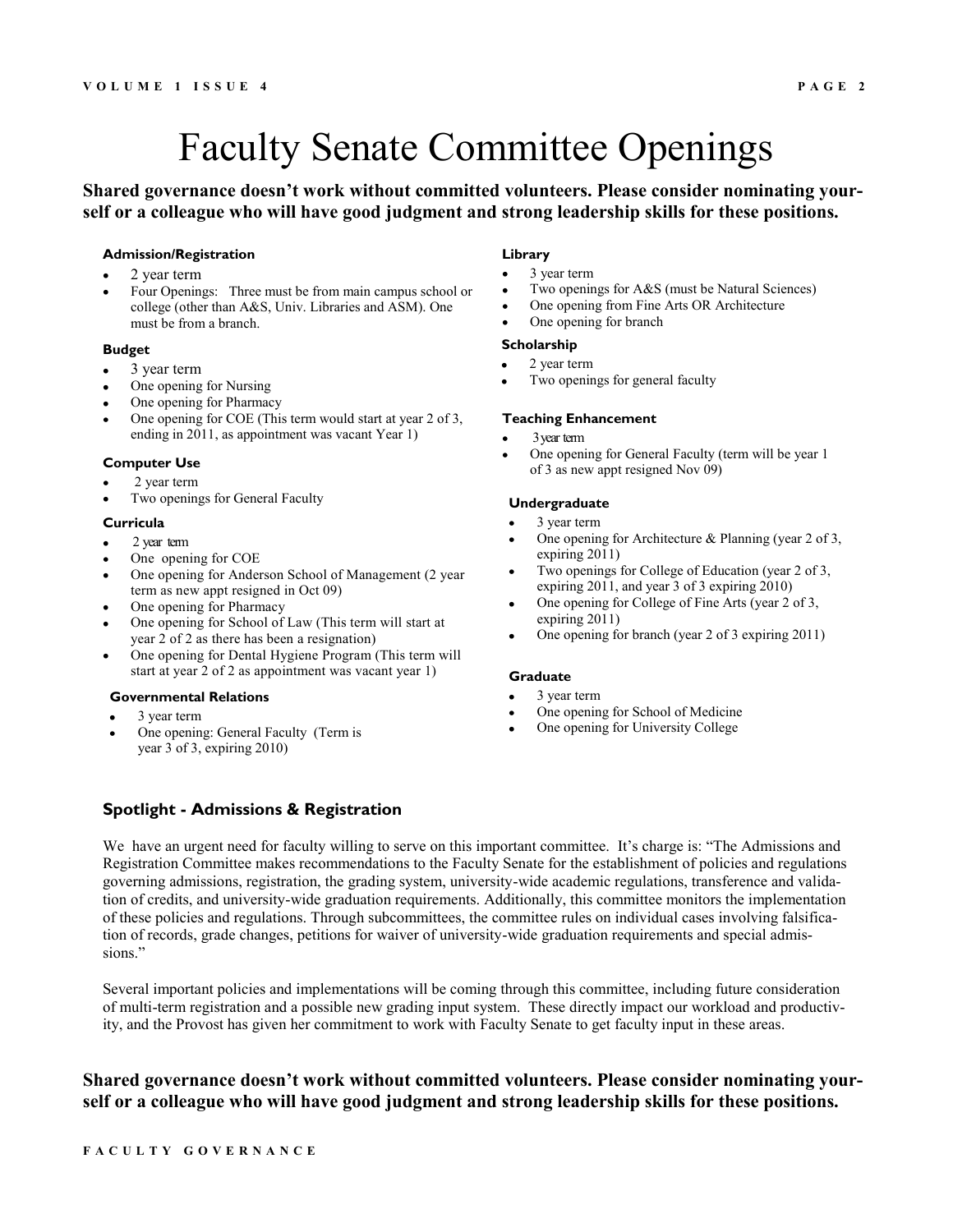### News from the local AAUP Chapter

Les Field and Elizabeth Hutchison

As tensions between faculty and administration increased last spring, some faculty wondered whether it might be an opportune moment to revive UNM's chapter of the American Association of University Professionals (AAUP), which a few dedicated faculty had maintained over the past few years. Following the historic votes of no-confidence in the University President, CFO and Board of Regents (BOR) President, the call for an audit of the university's finances, and the faculty's strong participation in the university's re-accreditation process, a group of over fifty faculty met at the end of the spring semester of 2009 to discuss ideas about what the AAUP chapter should do.

Since then, an Interim Committee (IC) has been meeting regularly to discuss the future of the AAUP at UNM. The IC is composed of: Carlton Caves (Physics), David Dunaway (English), Les Field (Anthropology), Gail Houston (English), Liz Hutchison (History), Alex Lubin (American Studies), Anita Obermier (English), Chuck Paine (English), and Virginia Shipman (Individual, Family and Community Education).

The IC's first task was to revise and re-draft by-laws for the revived chapter, bylaws that describe a new and streamlined organizational structure. In order to alert the faculty to these changes, and invite their greater participation in the chapter, the Interim Committee has engaged in the following activities:

- 1) The IC established a presence at campus-wide meetings in the fall of 2009. While our invitation to faculty members to calculate their salaries in "Locksley dollars" inspired humorous responses, we are planning a wider campus role this spring with plans for a forum on the academic workplace and the crisis in higher education.
- 2) The IC organized a petition drive to support the participation of faculty representatives in the organization of the UNM financial audit, and to insist on the inclusion of 2003 and 2004 in the scope of the audit. A total of 215 faculty signatures were delivered on December 10 to Faculty Senate President Doug Fields and Committee on Governance Chair Ursula Shepherd.

c) During the fall semester, the IC made contact with AAUP's national organization. Michael Mauer from the national office visited with us and discussed the events on UNM campus in the spring, and how AAUP could support both the re-nascent chapter and the broader process of faculty organizing.

d) The IC has focused on the issue of the faculty's relationship with the BOR as one area in which positive change might be advanced in a climate of economic limitations. Areas in which changes might be pursued include working with legislators in Santa Fe around the selection, vetting and confirmation of future regents, and discussions about reforming the composition of the BOR. Legislators may introduce a memorial calling for faculty, student, staff and community vetting of the governor's nominees in January of this year.

e) The IC is interested in coordinating with AAUP organizing at sister institutions, including NMSU, in our state. Other outreach efforts include working with neighborhood associations from neighborhoods bordering UNM to hold forums in this election year with gubernatorial and lieutenant gubernatorial candidates regarding leadership and governance at UNM.

f) Finally the IC continues to work toward establishing a non-interim and enduring organizational structure for UNM/s AAUP chapter. Eventually the chapter will need to hold elections for officers. The IC urges interested faculty members to contact us, get involved and help build the revived AAUP chapter here at UNM during the coming months.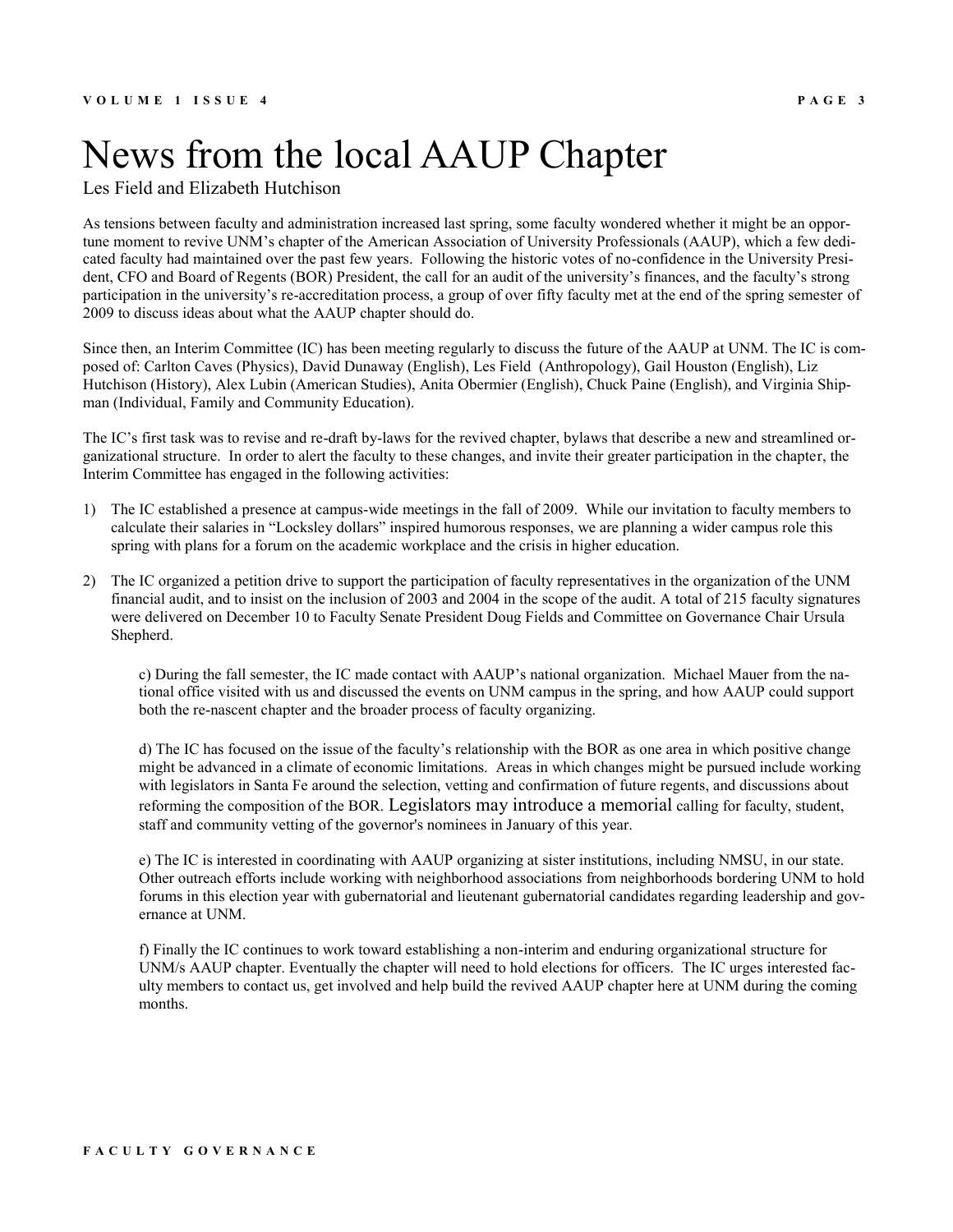### Structure Task Force

Doug Fields and Lisa Adams

The current structure of UNM's faculty senate is led by an executive committee known as the Operations Committee (OPS) which includes the Faculty Senate president, president-elect, past president, and four elected members. OPS serves as the primary channel for information flow from the administration to the senate committees and from the senate committees back to the Faculty Senate.

This committee also determines the agenda for all faculty Senate meetings and delegates tasks to the other twenty standing committees. This produces a bottleneck of information flow and reduces the strength and effectiveness of the standing committees. In the past twenty years research has provided some best practices in governing universities that should be explored.

The complex issues and increasingly difficult problems faced by research universities would be challenging to even the most experienced manager, so it is obvious why faculty governance would be such an important and problematic issue. The issue becomes even more complex when the university in question becomes a mega-university, like those in large cities with hospitals and extended campuses.

The University of New Mexico is quickly becoming one of these mega campuses with mega issues to match. The ongoing expansions and campuses spreading throughout the state makes the current centralized governance inadequate. A proposal for an alternative structure may reduce some of the issues preventing the dissemination of information necessary for good decision making.

The idea is to have the committees work together in Councils which reflect the structure of University life; these councils would be charged with six different areas of university governance. The oversight for these councils would still lie with the Faculty Senate, with an Executive committee responsible for communicating necessary information across the councils.

Iowa State University has had success with their council structure and many have followed from that example. According to the Iowa State Councils history the best proof of how well a system works is not is success in every measure but its ,"proven ability to unify the faculty and provide a respected avenue for faculty advice to the General Faculty and the university administration"- [Iowa State University.](http://www.facsen.iastate.edu/History/facultycouncilhistory.htm)

This model is just one which will be discussed in the Faculty Senate task force on structure. This task force has already met once earlier this month, and meets again Jan. 28.

#### FACULTY SENATE STRUCTURE



#### Today's theme: **Shared governance doesn't work without committed volunteers. Please consider**

**nominating yourself or a colleague who will have good judgment and strong leadership skills for positions in faculty senate committees (see page 2).**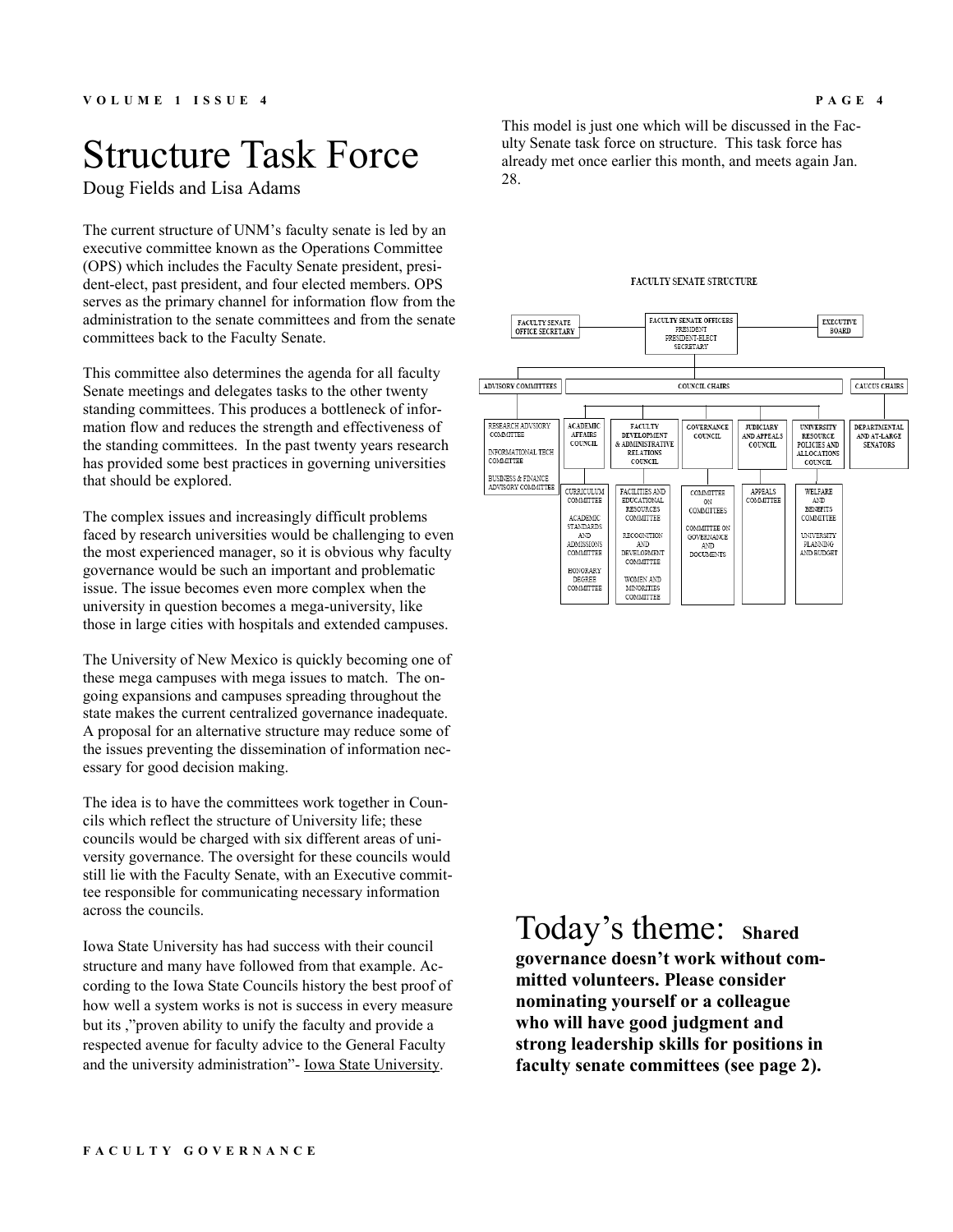## Audit Update

#### Doug Fields

Last week, the Regent's Audit Committee met and approved a special procedures Agreed-Upon Procedure (AUP) plan for the audit firm Moss-Addams. This AUP was the result of a meeting between Ava Lovell (UNM controller), myself, Craig White (ASM faculty), Leslie Oakes (ASM faculty) and representatives from Moss-Addams.

I would like to offer my sincere thanks to:

–Craig White and Leslie Oakes at ASM for their advice.

–Ava Lovell for her forthrightness

–Regent's Audit Committee (Gallegos, Abeita, Koch) for their openness.

–AAUP and the 200+ faculty who signed a petition to keep the process under the watch of faculty senate.

The report from Moss-Addams is expected in April, followed by the release from the Regent's Audit Committee and then the full Board of Regents.

#### The AUP before :

•Obtain revenue and expenditure budget to actual comparison reports by Unit ("Unit Reports") for all instruction and general (" $R$ <sup>G</sup>") funds by the following categories: 1) instructional; 2) academic support; 3) student services; 4) institutional support; and 5) physical plant for fiscal years 2005 through 2009 and perform the following: –Verify the mathematical accuracy of the Unit Reports –Agree the Unit Reports in total to the respective budget reports submitted to the State of New Mexico

–Agree the Unit Reports in total to the Instruction and General Budget Comparison Reports (Unrestricted and Restricted) included in the audited financial statements for each respective fiscal year.

–Prepare a schedule documenting all I&G revenues and expenditures not included in categories 1 through 5 above. –Include the Unit Reports in the final agreed upon procedures report.

• Obtain reports of all amounts transferred into the contingency fund (such transfers are herein referred to as "Harvested Funds") for fiscal years 2005 through 2009 and perform the following:

–Verify the mathematical accuracy of the reports.

–Verify Harvested Funds were approved by the Board of Regents ("Regents") in accordance with University Business Policy ("UBP") 7000.

–Agree the actual transfers of Harvested Funds to the Regent approved schedule of funds to be harvested.

–Determine the journal entries prepared to transfer Harvested Funds into the contingency fund were properly approved in accordance with University approval thresholds. • Obtain reports of all amounts transferred out of the contingency fund for fiscal years 2005 through 2009 and perform the following:

–Verify the mathematical accuracy of the reports –Verify the journal entries transferring amounts out of the contingency fund were properly approved in accordance with University approval thresholds.

–Document the stated purpose, as noted in the corresponding journal entry, for all transfers out of the contingency fund.

•Obtain detail budget to actual revenue and expenditure reports of the UNM West and Branch Initiatives (org. level 3 code AAC) for fiscal year 2009 and 2010 (reports should be in sufficient detail to identify activity associated with the Rio Rancho campus) and perform the following: –Verify the mathematical accuracy of the reports

–Agree the budgeted amounts for the Rio Rancho campus to approved budget.

–Include the Rio Rancho budget to actual report in the final agreed upon procedures report.

The unit reports are the budgeted and actual revenues and expenses for the following units: President Admin Indpnt Office Information Technology Services UNM West and Branch Initiatives Provost Administrative Units University College School of Public Administration VP for Equity & Inclusion VP Division of Enrollment Mgmt College of Fine Arts College of Arts & Sciences Anderson Schools of Management College of Education School of Engineering School of Law School of Architecture & Planning University Libraries Continuing Education Extended University VP Research & Economic Development VP Student Affairs Administration VP Student Affairs Indpndnt Dept ID Associate VP Student Services Associate VP Student Life EVP Administration EVP Admin Independent Offices Intercollegiate Athletics Controller Associate VP for Facilities Mgmt Human Resources VP Institutional Support Services Government & Community Relations VP Institutional Adv College Gallup Branch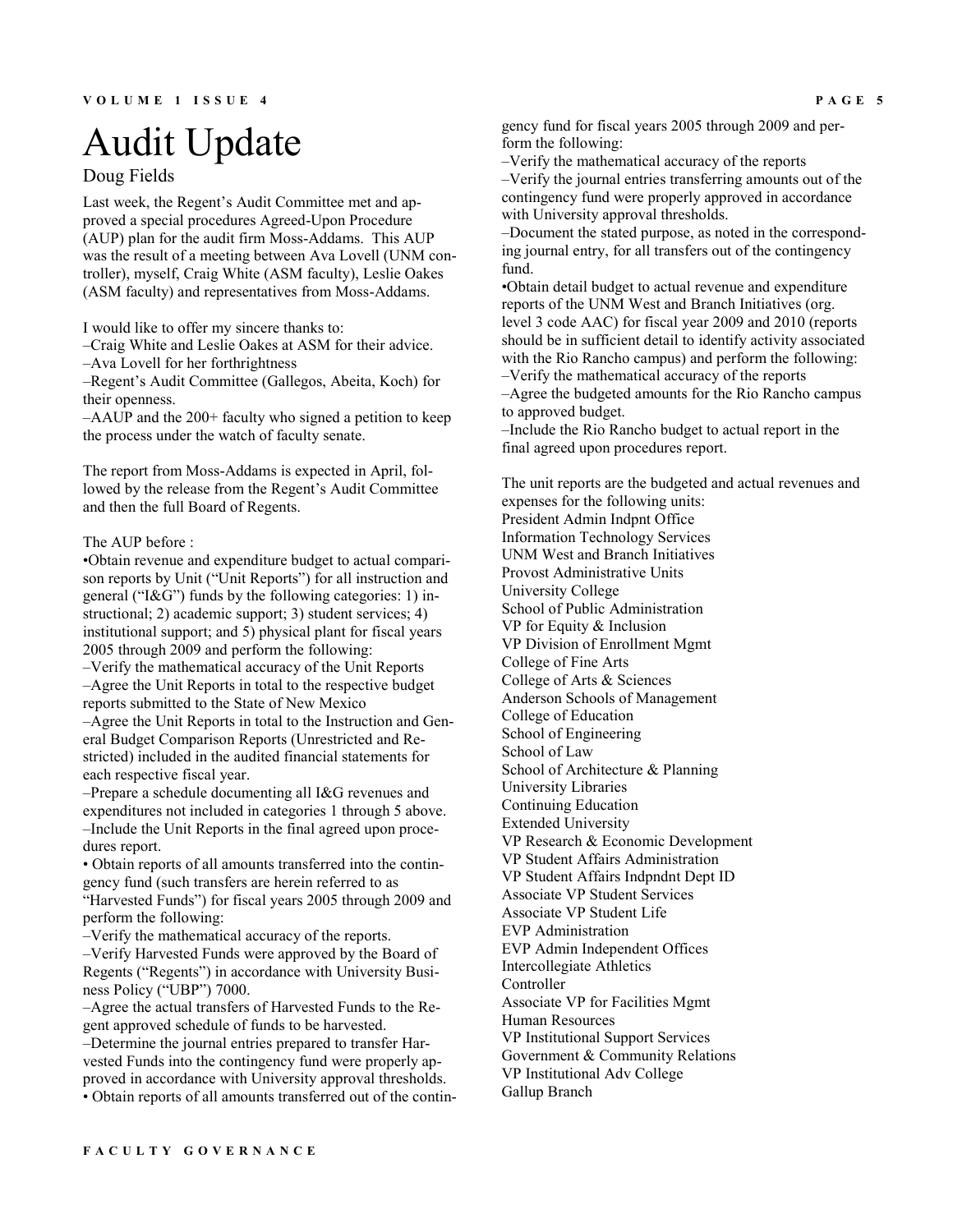#### **AAU Membership Policy**

The Association of American Universities is an association of universities distinguished by the breadth and quality of their programs of research and graduate education. Membership in the association is by invitation. The association maintains a standing Membership Committee, which periodically evaluates non-member universities for invitation to membership, and evaluates current members to assure that their institutional missions, and the fulfillment of those missions, remain consonant with the character and purpose of the association. In its evaluation of institutions, the Membership Committee is guided by a set of Membership Principles and Membership Indicators, presented below. The Membership Principles specify the primary purpose of the association and the corresponding characteristics of its member institutions. The Membership Indicators are a two-phase set of quantitative measures used to assess the breadth and quality of university programs of research and graduate education. In assessing potential new member universities, the evaluation of university profiles based on the Membership Indicators is the first stage of a two-stage process used to identify institutions that may be invited into membership. The second stage involves a more qualitative set of judgments about an institution's mission, characteristics, and trajectory. Institutions that are nominated for invitation to membership must be approved by a three-fourths vote of member universities.

#### **AAU Membership Principles**

- 1. The primary purpose of AAU should continue to be to provide a forum for the development and implementation of institutional and national policies promoting strong programs of academic research and scholarship and undergraduate, graduate, and professional education.
- 2. The members of AAU should be universities distinguished by the breadth and quality of their programs of graduate education and research.
- 3. The members of AAU shall approve appropriate criteria for assessing the breadth and quality of these programs, and shall apply these criteria in making judgments about potential new members of the Association.
- 4. All members shall be monitored to make sure that their institutional missions, and the fulfillment of those missions, continue to be consonant with the character and purpose of the AAU.
- 5. There is a presumption that membership in the AAU is continuing. However, in those instances in which there appears to be a significant and sustained disparity between the mission and accomplishments of a member institution and the mission and membership criteria of the AAU, an in-depth review of that institution will be triggered. Discontinuation of membership will be one possible outcome of this in-depth review. *Adopted January 12, 1999*

#### **AAU Membership Indicators**

The AAU presidents and chancellors have adopted the following set of membership indicators to use in assessments of current and potential new members. All indicators will be tabulated as both total values and normalized, per-faculty measures where feasible. In assessing non-U.S. institutions, comparable indicators appropriate to those institutions will be used.

These indicators are divided into Phase I indicators, which will be used as the primary indicators of institutional breadth and quality in research and education, and Phase II indicators, which will be used to provide additional important calibrations of institutional research and education programs. Both the Phase I and Phase II indicators constitute the first stage of membership assessment. The second stage involves a more qualitative set of judgements about institutions and their trajectories.

#### Phase I Indicators

- 1. *Competitively funded federal research support:* These data are collected by the National Science Foundation. The Membership Committee has been using obligations, which are the only measures that break down federal support by agency. The committee has recently switched to using NSF research expenditure data, which are more accurate, with a correction factor to subtract the estimated proportion of university expenditures drawn from USDA. Most USDA funding is not allocated competitively, and USDA support accordingly is included as a Phase II indicator.
- 2. *Membership in the National Academies (NAS, NAE, IOM):* The National Academies' membership database maintains the current institutional affiliation of its members.
- 3. *National Research Council faculty quality ratings:* These ratings are drawn from the decennial national assessment of researchdoctorate programs conducted by the NRC. Though the data become dated between surveys, the committee believes that they continue to provide a valuable peer-assessment of faculty quality. The last NRC report was published in 1995 based on 1993 data; preparation for the next NRC assessment is currently underway.
- 4. *Faculty arts and humanities awards, fellowships, and memberships:* For its last research doctorate assessment, NRC compiled a list of awards, fellowships, and memberships signifying faculty achievement primarily in arts and humanities fields. The Membership Committee has expanded this list and will use it as an additional assessment of the distinction of an institution's faculty, focusing on the arts and humanities faculty (Attachment 1). Additional appropriate awards, fellowships, and memberships will be added to this list as they are identified.
- 5. *Citations:* The *U.S. University Science Indicators* citations database provides an annually updated measure of both research volume and quality and will provide a valuable complement to the first four indicators listed above.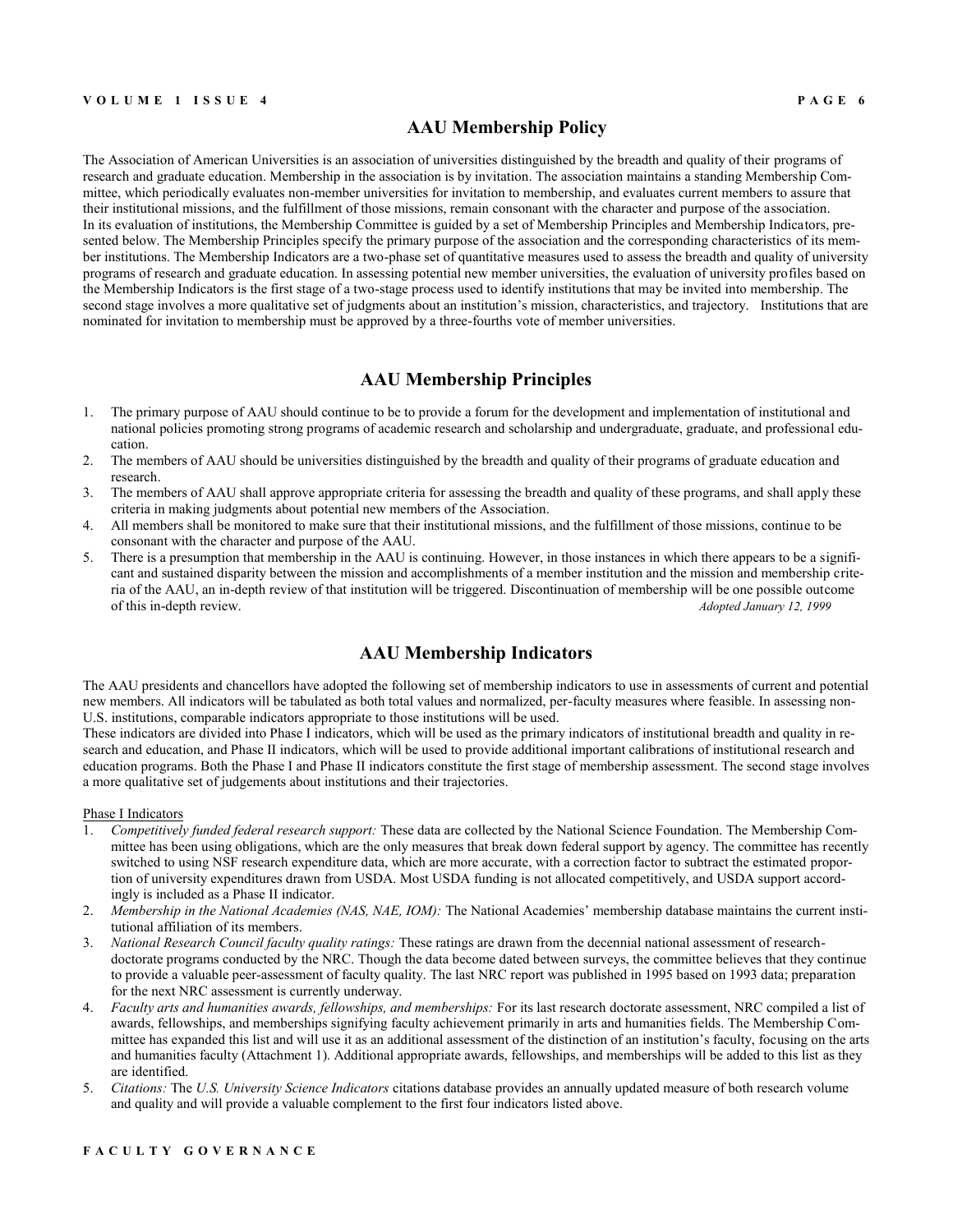#### **V O L U M E 1 I S S U E 4 P A G E 7**

#### **Phase II Indicators**

- 1) *USDA, state, and industrial research funding:* Though these three sources of academic research support fund important, high-quality research, they will be treated as phase II indicators since they are generally not allocated through competitive, merit-review processes. Competitively funded USDA research programs that can be separately identified in reported data will be included in phase I data. 2) *Doctoral education:* The committee will use number of Ph.D.s granted annually as well as tabulate the distribution of Ph.D.s across
- broad disciplinary categories (e.g., engineering but not aerospace engineering), using Department of Education IPEDS (Integrated Postsecondary Education Data System) data. These data will be treated as phase II indicators to de-emphasize the quantitative dimensions of Ph.D. programs and avoid sending an unintended signal to institutions to increase Ph.D. output at a time when many institutions are or are considering scaling back their Ph.D. programs.
- 3) *Number of postdoctoral appointees:* The committee will use NSF-compiled data from institutions on postdoctoral appointees, most of whom are in the health sciences, physical sciences, and engineering. Postdoctoral education is an increasingly important component of university research and education activities that the committee believes should be tracked in AAU membership indicators. However, because postdoctoral activity is highly correlated with university research and because self-reported postdoctoral data are less uniform than data on federally funded research, postdoctoral appointees will be treated as a phase II indicator.
- 4) *Undergraduate education:* The committee will assess the institution's undergraduate programs to determine that the institution is meeting its commitment to undergraduate education. Recognizing that differing institutional missions among research universities dictate different ways of providing undergraduate education, the committee will be flexible in this assessment. A number of measures have been suggested, including some that focus on input and others that look primarily at output variables. These are at this time imperfect, but may provide some guidance to the committee in making its judgments on this topic.

Attachment 2 shows the source of the indicator data.

Adopted July 18, 2000

#### **AAU Member Institutions**

[Brandeis University \(1985\)](http://www.brandeis.edu/) [Brown University \(1933\)](http://www.brown.edu/) [California Institute of Technology \(1934\)](http://www.caltech.edu/) [Carnegie Mellon University \(1982\)](http://www.cmu.edu/) [Case Western Reserve University \(1969\)](http://www.cwru.edu/) [Columbia University \(1900\)](http://www.columbia.edu/) [Cornell University \(1900\)](http://www.cornell.edu/) [Duke University \(1938\)](http://www.duke.edu/) [Emory University \(1995\)](http://www.emory.edu/) [Harvard University \(1900\)](http://www.harvard.edu/) [Indiana University \(1909\)](http://www.indiana.edu/) [Iowa State University \(1958\)](http://www.iastate.edu/) [The Johns Hopkins University \(1900\)](http://www.jhu.edu/) [Massachusetts Institute of Technology \(1934\)](http://www.mit.edu/) [McGill University \(1926\)](http://www.mcgill.ca/) [Michigan State University \(1964\)](http://www.msu.edu/) [New York University \(1950\)](http://www.nyu.edu/) [Northwestern University \(1917\)](http://www.northwestern.edu/) [The Ohio State University \(1916\)](http://www.osu.edu/) [The Pennsylvania State University \(1958\)](http://www.psu.edu/) [Princeton University \(1900\)](http://www.princeton.edu/index.shtml) [Purdue University \(1958\)](http://www.purdue.edu/) [Rice University \(1985\)](http://www.rice.edu/) [Rutgers, The State University of New Jersey \(1989\)](http://www.rutgers.edu/) [Stanford University \(1900\)](http://www.stanford.edu/) [Stony Brook University-State University of New York \(2001\)](http://www.sunysb.edu/) [Syracuse University \(1966\)](http://www.syracuse.edu/) [Texas A&M University \(2001\)](http://www.tamu.edu/) [Tulane University \(1958\)](http://www.tulane.edu/) [The University of Arizona \(1985\)](http://www.arizona.edu/) [University at Buffalo, The State University of New York \(1989\)](http://www.buffalo.edu/) [University of California, Berkeley \(1900\)](http://www.berkeley.edu/) [University of California, Davis \(1996\)](http://www.ucdavis.edu/) [University of California, Irvine \(1996\)](http://www.uci.edu/) [University of California, Los Angeles \(1974\)](http://www.ucla.edu/) [University of California, San Diego \(1982\)](http://www.ucsd.edu/) [University of California, Santa Barbara \(1995\)](http://www.ucsb.edu/) [The University of Chicago \(1900\)](http://www.uchicago.edu/) [University of Colorado at Boulder \(1966\)](http://www.colorado.edu/) [University of Florida \(1985\)](http://www.ufl.edu/) [University of Illinois at Urbana-Champaign \(1908\)](http://www.uiuc.edu/) [The University of Iowa \(1909\)](http://www.uiowa.edu/) [The University of Kansas \(1909\)](http://www.ku.edu/) [University of Maryland, College Park \(1969\)](http://www.umd.edu/) [University of Michigan \(1900\)](http://www.umich.edu/) [University of Minnesota, Twin Cities \(1908\)](http://www1.umn.edu/twincities) [University of Missouri-Columbia \(1908\)](http://www.missouri.edu/) [University of Nebraska-Lincoln \(1909\)](http://www.unl.edu/) [The University of North Carolina at Chapel Hill \(1922\)](http://www.unc.edu/) [University of Oregon \(1969\)](http://www.uoregon.edu/) [University of Pennsylvania \(1900\)](http://www.upenn.edu/) [University of Pittsburgh \(1974\)](http://www.pitt.edu/) [University of Rochester \(1941\)](http://www.rochester.edu/) [University of Southern California \(1969\)](http://www.usc.edu/) [The University of Texas at Austin \(1929\)](http://www.utexas.edu/) [University of Toronto \(1926\)](http://www.utoronto.ca/) [University of Virginia \(1904\)](http://www.virginia.edu/) [University of Washington \(1950\)](http://www.washington.edu/) [The University of Wisconsin-Madison \(1900\)](http://www.wisc.edu/) [Vanderbilt University \(1950\)](http://www.vanderbilt.edu/) [Washington University in St. Louis \(1923\)](http://www.wustl.edu/) [Yale University \(1900\)](http://www.yale.edu/)